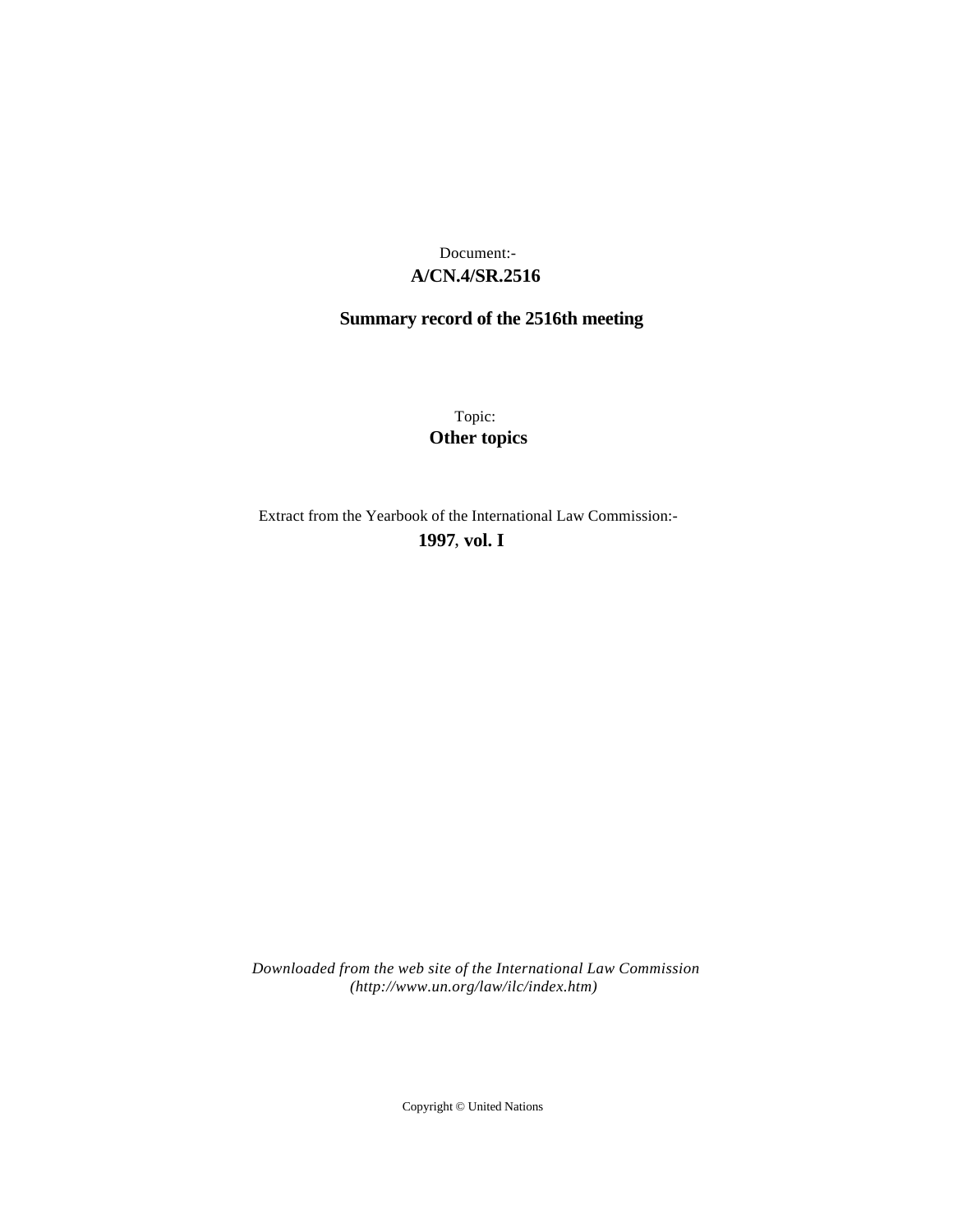### **2516th MEETING**

*Thursday, 17 July 1997, at 10.05 a.m.*

*Chairman:* Mr. Alain PELLET

*Present:* Mr. Addo, Mr. Baena Soares, Mr. Bennouna, Mr. Brownlie, Mr. Candioti, Mr. Dugard, Mr. Economides, Mr. Ferrari Bravo, Mr. Galicki, Mr. Goco, Mr. Hafner, Mr. He, Mr. Kateka, Mr. Lukashuk, Mr. Mikulka, Mr. Opertti Badan, Mr. Pambou-Tchivounda, Mr. Sreenivasa Rao, Mr. Rodriguez Cedeno, Mr. Rosenstock, Mr. Simma, Mr. Thiam.

#### **Draft report of the Commission on the work of its forty-ninth session** *(continued)*

**CHAPTER IV.** *Nationality in relation to the succession of States* **(continued) (A/CN.4/L.539 and Add.1-7)**

- **C. Text of the draft articles on nationality of natural persons in relation to the succession of States provisionally adopted by the Commission on first reading** *(continued)* **(A/CN.4/L.5397 Add.1-7)**
- 2. TEXT OF THE DRAFT ARTICLES WITH COMMENTARIES THERETO *(continued*) (A/CN.4/L.539/Add.2-7)

*Commentary to article 21* (Attribution of the nationality of the successor State) (A/CN.4/L.539/Add.5)

1. The CHAIRMAN, speaking as a member of the Commission, suggested that the verb in the first sentence of paragraph (6) should be changed from the past to the present tense: "The Commission is of the view that article 21 embodies a rule of customary international law". He also suggested that the French version should be amended to read: *La Commission voit dans I'article 21 I 'expression d 'line regie de droit international coutumier.*

*It was so agreed.*

*2.* Mr. HAFNER proposed that the last sentence of the last footnote to paragraph (2) should be replaced by: "The Commission notes that the concept of citizenship of the European Union does not correspond to the concept of nationality as envisaged in the present draft articles".

// *was so agreed.*

*The commentary to article 21, as amended, was adopted.*

3. Mr. HAFNER asked the Special Rapporteur to explain the footnote at the end of paragraph (4) concerning the criterion of habitual residence, which referred to article 64 of the Peace Treaty of Saint-Germain-en-Laye. As the Special Rapporteur had made clear in his first report,<sup>1</sup> the concept of *pertinenza* did not necessarily correspond to that of habitual residence, he was unsure how to interpret the footnote.

4. Mr. MIKULKA (Special Rapporteur) said that most writers referred to *pertinenza* as something resembling habitual residence, but he had drawn attention to the ambiguities of the concept in the last sentence of the footnote.

5. Mr. HAFNER said that he was prepared to accept the footnote at the end of paragraph (4) with that clarification.

6. Mr. ECONOMIDES proposed that the following personal view should be added at the end of paragraph (10): "In the view of one member of the Commission, the persons referred to in article 22, subparagraph *(b),* should acquire the nationality of the successor State only if they so desire". He also noted with satisfaction that paragraph (11) reflected his point of view rather than that of the Commission regarding article 7, namely that a State was prohibited from attributing its nationality to persons against their will.

7. Mr. MIKULKA (Special Rapporteur) said that he could not agree to the proposed addition to paragraph (10) because it implied that the other members of the Commission interpreted article 22, subparagraph *(b),* as meaning that nationality could be imposed on persons against their will.

8. The CHAIRMAN asked whether the addition would be acceptable if "In the view of one member of the Commission" was replaced by "In the Commission's view".

9. Mr. MIKULKA (Special Rapporteur) said that the rest of the sentence should in that case be amended to read: "the nationality of the successor State should not be imposed on the persons referred to in article 22, subparagraph *(b),* against their will".

10. Mr. ECONOMIDES said that a successor State could fulfil its obligation under article 22 either by automatically attributing its nationality on an *ex lege* or general basis or by providing for an individual right of option. He wished to rule out the former eventuality so that nationality was acquired only on an individual and voluntary basis. When a State was accorded the right to attribute its nationality *ex lege,* the underlying assumption was that the recipients were consenting, which was not always the case.

11. Mr. MIKULKA (Special Rapporteur) drew attention to paragraph (11) of the commentary, which explicitly referred to the provision in article 7, and added that the obligation of a State under article 22, subparagraph *(b),* was to be implemented either through an "opting-in" procedure or by *ex lege* attribution of its nationality with an "opting-out" procedure. He saw no difference between the proposed addition by Mr. Economides and that interpretation of the Commission's view.

*Commentary to articles 22 and 23* **(Attribution** of **the nationality** of **the** successor States) (Granting of **the** right of **option** by **the** successor States) (A/CN.4/L.539/Add.6)

**See** 2475th meeting, **footnote** 4.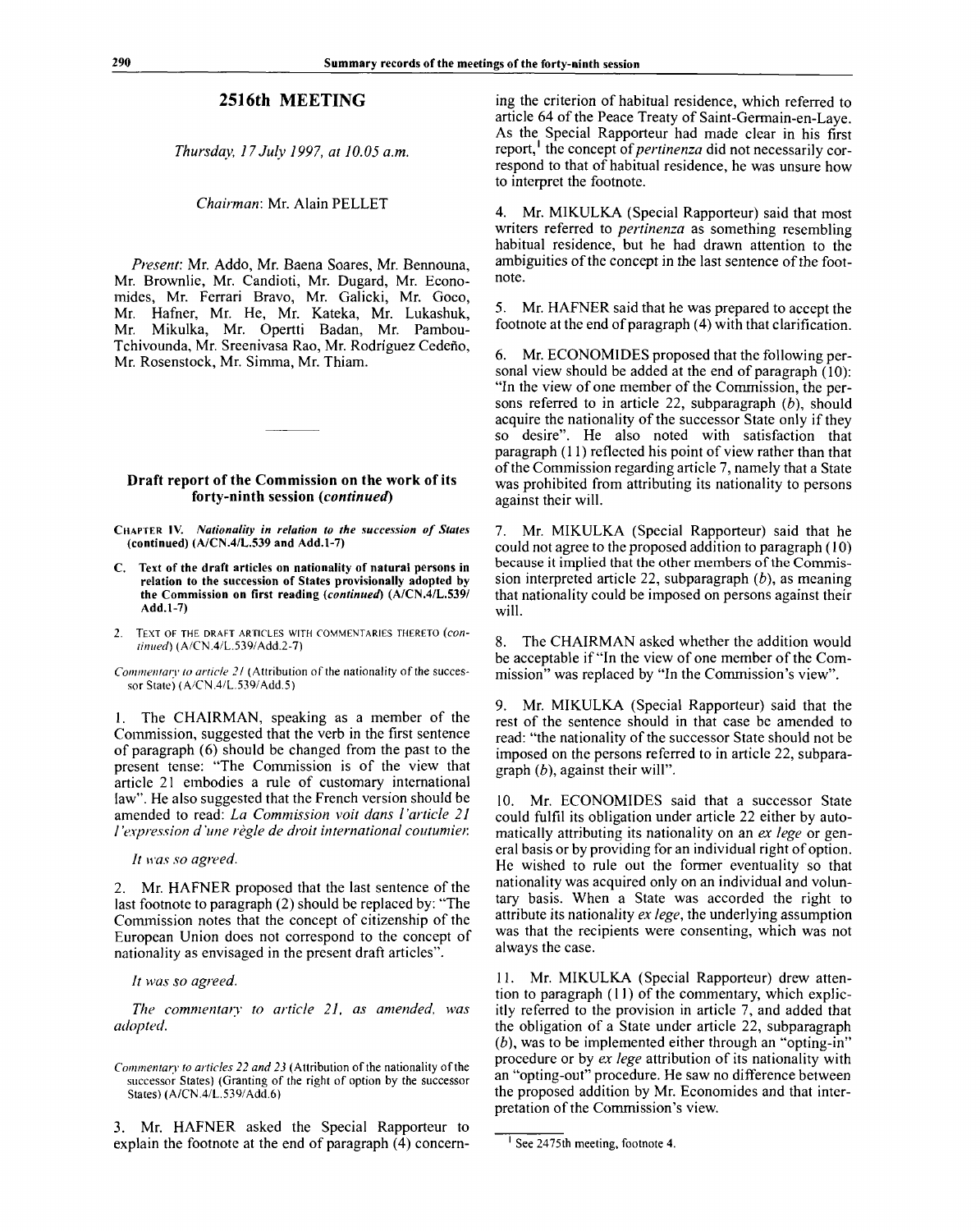12. Mr. ECONOMIDES said that, under article 22, a successor State was required, subject to the provisions of article 23, to attribute its nationality to two categories of persons. His objection to the *ex lege* attribution of nationality concerned the persons falling under subparagraph *(b).* The act of attribution would presumably take effect on the date of succession and the granting of a right of option might be left until later. Paragraph (10) mentioned two cases: acquisition of nationality automatically and acquisition on an individual basis upon option. Paragraph (11) contradicted that approach and was even slightly at variance with the provision in article 22. But the third sentence reflected his personal position on article 7. Although such inconsistency was regrettable, he did not wish to hold up the proceedings. His concerns might be allayed following the discussion of his proposal concerning article 2 which had been left in abeyance, and he might then be in a position to waive the inclusion of the proposed sentence in paragraph (10).

13. The CHAIRMAN suggested that Mr. Economides' problem might be solved by stating after the third sentence of paragraph (11) that "One member noted that, in his view, that interpretation did not correspond to the content of article 22".

14. Mr. MIKULKA (Special Rapporteur) warned that the addition might create confusion. Mr. Economides had his own interpretation of article 7 which had been reflected in an amendment adopted the previous day and which he was trying to impose on the Commission. But even when the other members maintained that their interpretation was the same as his, he was still not satisfied.

15. Mr. BENNOUNA said that he supported the Special Rapporteur for procedural reasons and for the sake of the Commission's work code. It was unacceptable and unprecedented to have one member with a divergent interpretation of a provision. Members might fail to agree on questions of content or approach, but there should be general agreement on the commentary, and commentaries within the commentary were to be shunned. He appreciated Mr. Economides' erudition on the topic under discussion, but urged him to show more democratic open-mindedness.

16. Mr. ECONOMIDES said his individual view concerned the substance of the article itself, since it could lead to attribution of nationality *ex lege* to persons who should acquire their nationality only by choice. His proposed addition contained no interpretation nor did he wish to impose an interpretation on anybody.

17. The CHAIRMAN pointed out that paragraph (11) closely reflected the content of the sentence that Mr. Economides wished to insert at the end of paragraph (10).

18. Mr. BROWNLIE said he supported Mr. Bennouna's observations regarding the general approach. If the Commission was not careful, its behaviour would begin to resemble that of delegates who, unless they entered an explicit reservation, were assumed to be individually bound by a text, which was not the case in the Commission. Individuals should not feel the need to insert what amounted to private reservations.

19. Mr. DUGARD said he shared the views of Mr. Bennouna and Mr. Brownlie. He had difficulties with references in the commentaries to "one member" whose identity was unknown to outsiders. He assumed that it had never been the Commission's practice to permit dissenting opinions and he felt it would be undesirable to move in that direction. He urged Mr. Economides to show restraint in expressing individual views.

20. The CHAIRMAN said it was inaccurate to say that it was not the Commission's practice to reflect dissenting opinions. It had always done so on the first reading when members held firm views on a subject. Individual views were not reflected, however, on the second reading. He nevertheless asked Mr. Economides and everybody else to show restraint where they held isolated individual opinions. In any case, he felt that Mr. Economides' view had been fully reflected in the amendment to the commentary to article 7.

21. Mr. ECONOMIDES said that his opinion regarding the definition in article 2 largely addressed his concern regarding article 22. He therefore withdrew his proposal.

22. The CHAIRMAN said that, if he heard no objection, he would take it that the Commission agreed to adopt the commentary to articles 22 and 23 with a minor amendment to footnote 5.

*The commentary to articles 22 and 23, as amended, was adopted.*

*Commentary to articles 24 to 26* (Attribution of the nationality of the successor State) (Withdrawal of the nationality of the predecessor State) (Granting of the right of option by the predecessor and the successor States)

23. Mr. ECONOMIDES, referring to article 26, said he had previously raised the question of whether a predecessor State was obliged under international law to organize a right of option. He had pointed out that the predecessor State, following the separation of part of its territory, remained outside the succession process and was under no obligation to organize a right of option. He wished to have that view included at some point in the commentary and suggested the following wording: "In the view of one member of the Commission, the predecessor State should not be subject to the obligation to grant a right of option, particularly because in the case in point it would not be a matter of succession of States."

Mr. ROSENSTOCK said that the inclusion of references to individual opinions which had not received significant support or formed the subject of an indicative vote should be avoided, as it merely eroded the difference between commentaries and summary records.

25. The CHAIRMAN, speaking as a member of the Commission, said he disagreed. The commentaries being considered represented a special case in that, thanks to the Special Rapporteur's exceptional diligence, they had been made available at the same time as the draft articles themselves. Their consideration therefore called for an openminded approach on the part of all concerned. To exclude views which had not been put to an indicative vote would encourage members to ask for such a vote on future occasions even if their proposals had little chance of being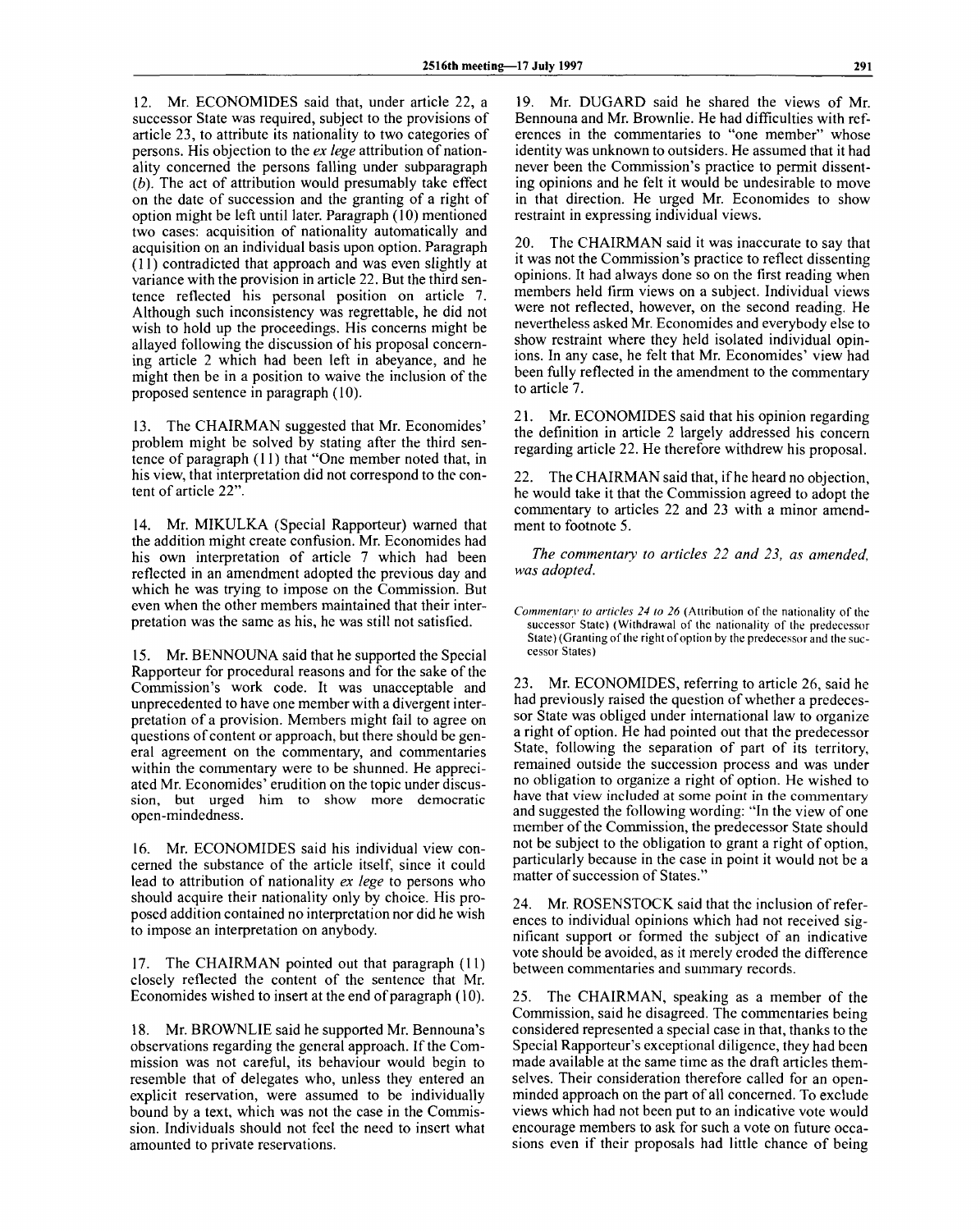accepted. While he was personally less than enthusiastic about the proposal by Mr. Economides, he felt that, in the absence of strong objections, it should be accepted.

26. Mr. BENNOUNA said that he agreed with the view expressed by Mr. Rosenstock.

27. Mr. MIKULKA (Special Rapporteur) said that he recognized Mr. Economides' right to have his view reflected in the commentary if he so wished, but was quite unable to agree with the substance of the proposal. If no succession of States had taken place, how was it possible to speak of predecessor and successor States? International practice in all cases of succession of territory, such as those involving Poland and Germany or Italy and other States after the Second World War, showed that a succession of States had indeed occurred.

28. So far as the placing of the proposed new paragraph was concerned, he suggested that it should appear in the commentary as paragraph (14) *bis.*

29. Mr. ECONOMIDES said that, as he had explained during the debate on article 26, he did not believe that a succession of States occurred in respect of that part of the territory of the predecessor State which had not been ceded to the successor State.

30. The CHAIRMAN said that, if he heard no objection, he would take it that the Commission agreed to adopt the new paragraph proposed by Mr. Economides.

#### *It was so agreed.*

31. Mr. PAMBOU-TCHIVOUNDA said he was surprised to note that the commentary failed to reflect the important discussion which had taken place on the subject of the expression "appropriate legal connection" used in subparagraph *(b)* of article 24. He was not proposing any amendment, but merely wished to place on record his disagreement with the Special Rapporteur's somewhat expeditious method.

32. Mr. MIKULKA (Special Rapporteur) agreed that the reference to the commentary to article 22 in the second sentence of paragraph (8) was perhaps a little too terse. He should have explained that the criterion of "an appropriate legal connection" was explained in paragraph (7) of the commentary to article 22.

33. The CHAIRMAN said he thought the reference in the footnote to paragraph (8) was sufficient.

34. Mr. LUKASHUK said that, as he listened to the discussion, the curtailment of the time allocated for the work of the Commission began to strike him as entirely justified.

35. Mr. PAMBOU-TCHIVOUNDA said that he had no desire to waste the Commission's time, but felt bound to point out that paragraph (7) of the commentary to article 22 failed to reflect the Commission's extensive debate on the introduction of the entirely new criterion of an appropriate legal connection.

36. Mr. ECONOMIDES, referring to the French version of the commentary questioned the use of the words *faire* *le depart* in paragraph (3) and the phrase *le meme genre de raisons* in paragraph (8).

37. The CHAIRMAN suggested that the words *le depart* in paragraph (3) should be replaced by *la distinction.* The phrase in paragraph (8) seemed to be acceptable.

*The commentary to articles 24 to 26, as amended, was adopted.*

*Commentary to article 27*(Cases of succession of States covered by the present draft articles)

38. Mr. BENNOUNA, referring to paragraph (3), said that in deciding to adopt the opening clause of article 27, namely "Without prejudice to the right to a nationality of persons concerned", the Commission had intended to indicate that, whatever the particular circumstances of a succession of States, the human rights of the persons concerned were to be respected. The second sentence of paragraph (3) did not, as it stood, fully reflect that intention. He therefore proposed that it should be replaced by a sentence reading: "The Commission felt it desirable to recall the need to protect the rights of persons concerned irrespective of the circumstances in which the succession of States took place."

39. The CHAIRMAN, speaking as a member of the Commission, said that he entirely endorsed that proposal.

40. Mr. MIKULKA (Special Rapporteur) said that, since he failed to share or even to understand the point of view expressed by Mr. Bennouna, he could have no objection to any amendment to the paragraph reflecting that point of view. The opening phrase of article 27 quite clearly referred to the right to a nationality. To imply that it meant more than that was simply to obscure the situation and to confess that the Commission lacked the courage to tell the Sixth Committee what it had actually meant to do.

41. Mr. ROSENSTOCK said that Mr. Bennouna's proposal captured the spirit of what most members would wish the article to say. While agreeing with the Special Rapporteur that the proposed sentence was not a precise reflection of what was stated in the opening clause, he was in favour of inserting it in the commentary more or less in the form proposed.

42. Mr. ECONOMIDES said he, too, supported the amendment proposed by Mr. Bennouna, but suggested that the new sentence should be followed by a further sentence reading: "It is, of course, understood that the nationality may in no case be that of the State which has acted unlawfully." Such a proviso went without saying, but it would be useful to include it as a means of removing any possible ambiguity.

43. The CHAIRMAN, speaking as a member of the Commission, said that, in his view, having the nationality of the aggressor State was preferable to having none at all.

44. Mr. PAMBOU-TCHIVOUNDA said he supported Mr. Bennouna's proposal and suggested that it should be considered separately from the one made by Mr. Economides.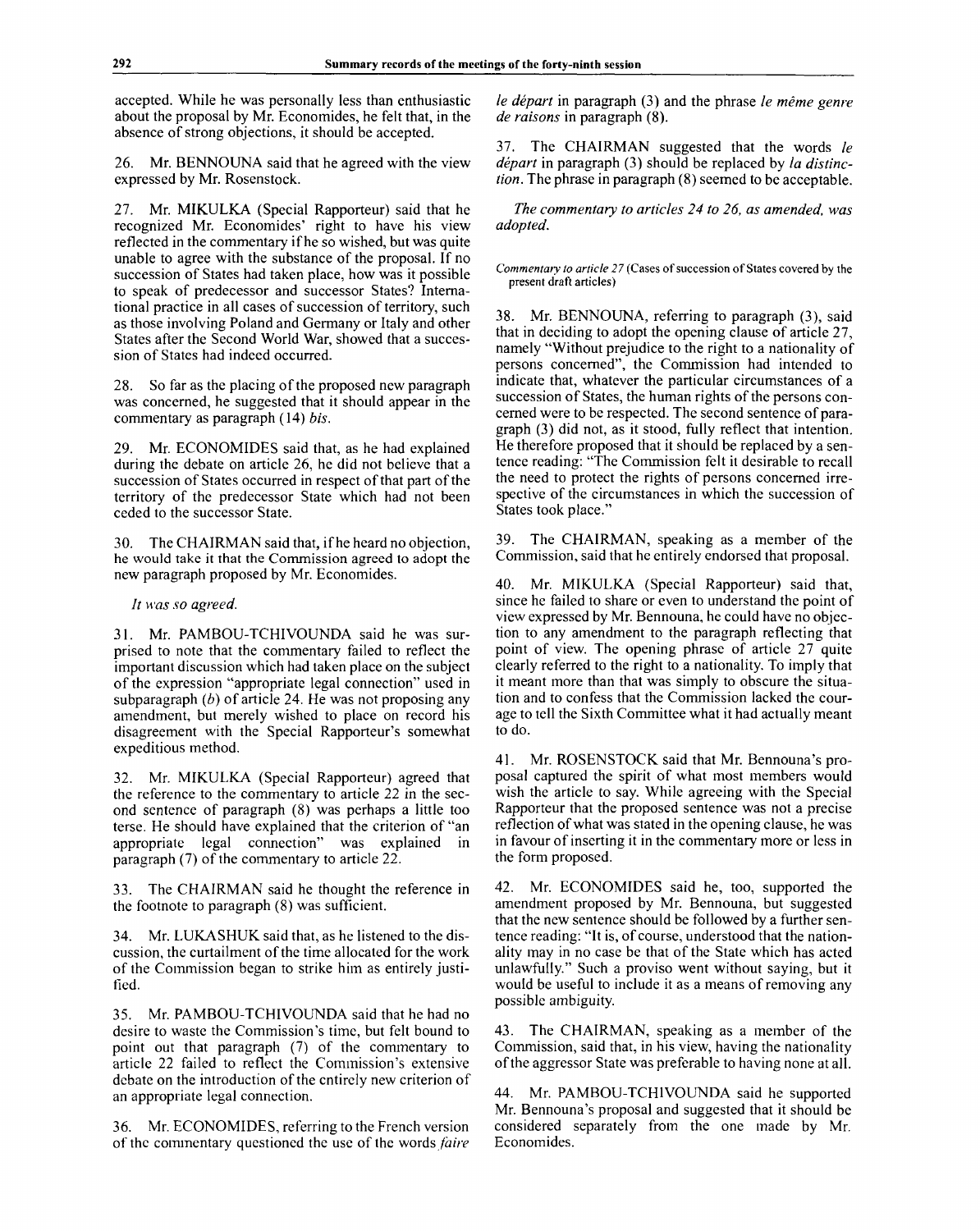45. Mr. THIAM and Mr. SIMMA said they also endorsed Mr. Bennouna's proposal.

46. Mr. MIKULKA (Special Rapporteur) said that he would be happy to accept the proposal if it corresponded to the actual contents of the article.

47. Mr. BROWNLIE said that, while not actively opposing Mr. Bennouna's proposal, he wished to register what amounted to an abstention in regard to it. He had not been in favour of the original amendment and thought that the commentary concerning it should remain as vague as possible.

48. Mr. GOCO said he supported Mr. Bennouna's proposal, but the words "The Commission felt" were not strong enough. The sentence should make it clear that the Commission had taken a stand on the issue.

49. Mr. GALICKI (Rapporteur) said he sympathized with Mr. Goco's position, but the wording proposed by Mr. Bennouna was a reasonably close reflection of what had taken place. If a more forceful turn of phrase were adopted, Mr. Brownlie might feel obliged to oppose the proposal as a whole.

50. The CHAIRMAN said that, if he heard no objection, he would take it that the Commission agreed to adopt the amendment proposed by Mr. Bennouna.

#### *It was so agreed.*

51. Mr. ECONOMIDES said that since Mr. Bennouna's amendment had been adopted, his own proposal became indispensable. The amendment indicated that human rights should be respected no matter what the circumstances in which the succession of States took place. He asked whether that meant that an aggressor State should be allowed to extend its nationality to the inhabitants of an illegally annexed territory. He categorically opposed such an eventuality, and thought the amendment should be followed by the sentence: "It is, obviously, understood that the nationality in question can in no circumstances be that of a State which has acted illegally". The purpose was to reinforce the interpretation already given in the second sentence of paragraph (2), that namely, "it is evident that the present draft articles address the question of the nationality of natural persons in relation to a succession of States which took place in conformity with international law".

52. Mr. RODRIGUEZ CEDENO said he endorsed the comments made by Mr. Economides: the proposed addition was absolutely indispensable following the adoption of Mr. Bennouna's amendment and was fully in line with the spirit and the letter of article 27.

53. Mr. ROSENSTOCK said he was not convinced that Mr. Bennouna's amendment necessitated the proposal by Mr. Economides. The amendment referred in general terms to human rights, which clearly encompassed the prohibition on imposing a nationality on someone against his will. He did agree, however, that the opening phrase of article 27, which referred to nationality rather than to human rights in general and to nationality in particular, could lead to misinterpretation.

54. Mr. BROWNLIE suggested that a subamendment should be made to Mr. Bennouna's amendment, by adding the phrase "in accordance with the principles stated by ICJ in its advisory opinion concerning Namibia".<sup>2</sup> In that striking instance of usurpation of administration, the Court had adopted an opinion clearly indicating that South Africa had no right whatsoever to administer Namibia, but that it still had responsibilities in matters of basic human rights. That addition should meet Mr. Economides' concerns. He was concerned himself that the proposal by Mr. Economides would unnecessarily underline the negative side of the issue.

55. Mr. SIMMA, referring to the comments by Mr. Rosenstock, pointed out that article 27 spoke, not of nationality as such, but of the right to a nationality, using the same language found in article 1 in order to emphasize the fact that the draft dealt with nationality in a human rights context. It was odd that a reference to a human right to a nationality could lead to the inference that an aggressor State that attributed its nationality to persons living in an annexed territory could do so in conformity with human rights. He therefore favoured Mr. Brownlie's formulation over the proposal by Mr. Economides.

56. Mr. THIAM said the Commission could not deny one of its members the right to have the commentary reflect an opinion duly expressed in plenary. He for one had been impressed by Mr. Brownlie's reasoning during the discussion in plenary and saw no reason why Mr. Brownlie's proposal should not be adopted. Perhaps, to delineate it more clearly, it should be incorporated in a separate paragraph. Mr. Economides, too, had set out his views during the plenary discussion and they should be included in the commentary as well.

57. The CHAIRMAN, speaking as a member of the Commission, said he absolutely and categorically opposed the inclusion of the proposal by Mr. Economides and considered that it would be utterly lamentable. The victims of aggression would be punished twice over: first, by the annexation of the territory in which they lived, and secondly, by depriving them of a nationality. If the proposal, which was tantamount to a travesty of human rights, was indeed adopted, he demanded that it be prefaced by words such as "According to some members . . ." and followed by a sentence like "According to other members, this amounts to dual punishment of the population of a territory that was the victim of aggression or illegal annexation.". Mr. Brownlie's proposal highlighted the fact that, in the advisory opinion concerning Namibia, ICJ had been anxious to prevent Namibians from having to suffer twice over from the machinations of South Africa. The impression must not be conveyed that the opinion expressed in the proposal by Mr. Economides was the opinion of the Commission as a whole.

58. Mr. THIAM said a substantive debate on the positions taken by members was not appropriate. He demanded that Mr. Economides' opinion, expressed during the debate, should be reflected in the commentary, as was the Commission's custom. Procedures had to be respected.

 $3$  See 2502nd meeting, footnote 6.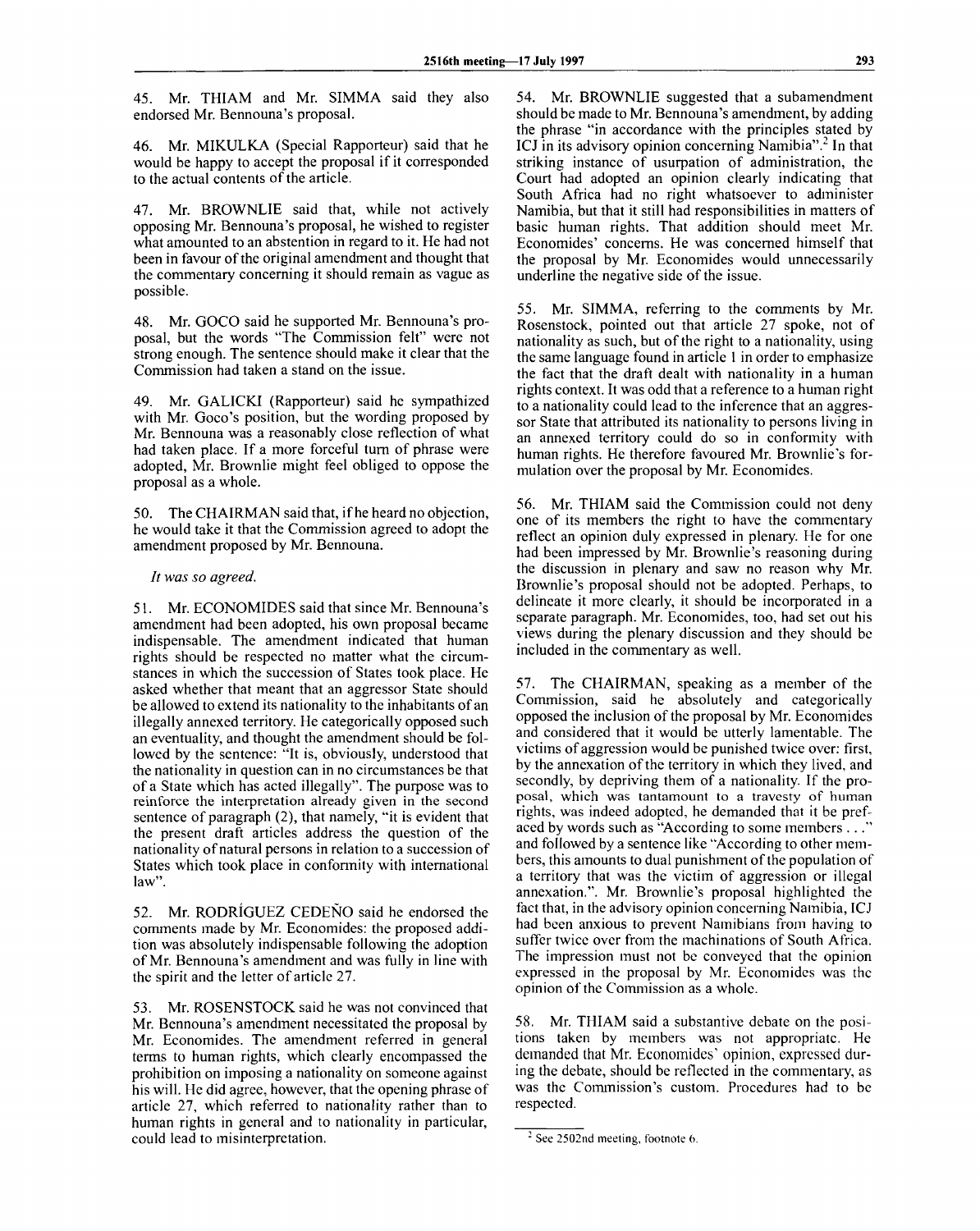59. Mr. BENNOUNA pointed out that article 27 dealt with the very substance of the topic of nationality and the commentary should therefore reflect a consensus view within the Commission. He appealed to Mr. Economides to withdraw his proposal, which only obscured the issue and added nothing to the text. As Mr. Rosenstock had pointed out, one of the human rights was the right not to have a nationality imposed on one against one's will. During times of war or conflict, humanitarian law was in effect and rights were protected: *jus in bello* had been in existence since time immemorial. In the case of Namibia, ICJ had clearly indicated that, even though the situation was illegal, South Africa remained responsible for ensuring the observance of human rights. Hence there was nothing to be gained by adding the proposal by Mr. Economides. He agreed with Mr. Brownlie that the commentary should be kept fairly general, and that the main consideration should be that it had an internal logic.

60. Mr. ROSENSTOCK pointed out that, if the proposal by Mr. Brownlie was adopted, Mr. Economides might agree to withdraw his amendment, and the Chairman, as a member of the Commission, might no longer feel that the clarification he had formulated was necessary. He suggested that a decision be taken on the proposal by Mr. Brownlie.

61. Mr. THIAM said there was no question but that opinions expressed in plenary could be reflected in the commentary, and should be if the member concerned so desired. If Mr. Economides wanted to withdraw his proposal, all well and good, but that was entirely a matter for him to decide.

62. Mr. SIMMA said that, if what Mr. Thiam said was correct, he would later have a long list of amendments to be made to the commentary to the draft articles on reservations.

63. Mr. HAFNER said he fully endorsed the procedure suggested by Mr. Rosenstock. The proposal by Mr. Economides would have the unfortunate effect of suggesting that some members of the Commission thought that an aggressor State was entitled to impose its nationality on the inhabitants of an annexed territory.

64. The CHAIRMAN said that, if he heard no objection, he would take it that the Commission agreed to adopt the proposal by Mr. Brownlie, on the understanding that the secretariat would supply the exact reference to the advisory opinion of ICJ.

#### *It was so agreed.*

65. Mr. ECONOMIDES said that his proposal had been exclusively interpretative in character. There appeared to be no disagreement among members on the substance of the issue, namely, an aggressor State could in no case give its nationality to persons from an illegally annexed territory. Accordingly, further to the adoption of Mr. Brownlie's proposal, he withdrew his own.

66. Mr. GALICKI (Rapporteur) said that, for the sake of clarity, the sentence "It is obvious, however, that article 27 is not included in section 4 of Part II" should be added at the end of paragraph (4).

*It was so agreed.*

67. Mr. ECONOMIDES proposed a minor drafting amendment to the final sentence in paragraph (2), namely, "The Commission did not consider" should be replaced by "It was not for the Commission to consider". The Commission's objective had not been to deal with questions that might arise in situations of military occupation or illegal annexation.

68. Mr. BENNOUNA said the only reason the sentence was included was that the 1978 and 1983 Vienna Conventions mentioned in the preceding sentence referred to such situations. The proposed amendment should be prefaced by the words "In contrast to those Conventions", or the entire sentence could be deleted.

69. Mr. MIKULKA (Special Rapporteur) said that deletion of the sentence would be unfortunate as it would remove certain elements that were not mentioned elsewhere. The Commission had made a thorough, academic study solely of cases of succession occurring in conformity with international law. It had not addressed illegal succession at all, and it was important to point that out. The sentence was also important in that it contained a footnote citing the provision in the 1969 Vienna Convention indicating that the Convention "shall not prejudge" questions arising from the military occupation of a territory.

70. Mr. SIMMA said the sentence was fairly ambiguous and he would be in favour of a small amendment to make it clear the Commission did not consider such questions to be within the ambit of the topic. Moreover, the Commission had in fact discussed the impact of illegal annexation—even at the current meeting.

71. Mr. MIKULKA (Special Rapporteur) said abstract discussion was not the same as a serious study of the legal practice and doctrine on illegal cases of State succession.

72. The CHAIRMAN suggested that the sentence might read "The Commission's point of departure was that questions of nationality related to military occupation or illegal annexation of territory did not fall within the scope of its study".

73. Mr. SIMMA said the sentence should be deleted, as any revision would only create problems. The related footnote could replace the deleted sentence.

74. Mr. MIKULKA (Special Rapporteur) said the Chairman's suggestion was a good one and he did not see how it would create problems.

75. Mr. BENNOUNA said the Special Rapporteur's position was not necessarily that of the Commission. The sentence was superfluous, merely made for ambiguity and conflicted with the sentences that followed. It should be deleted. The footnote, however, could be retained.

76. Mr. MIKULKA (Special Rapporteur) said that, if the sentence was truly superfluous, and the idea it conveyed was obvious from the remaining text, he would have no objection to deleting it.

77. Mr. ECONOMIDES said the sentence was useful and he maintained his proposal, which was the first to have been made.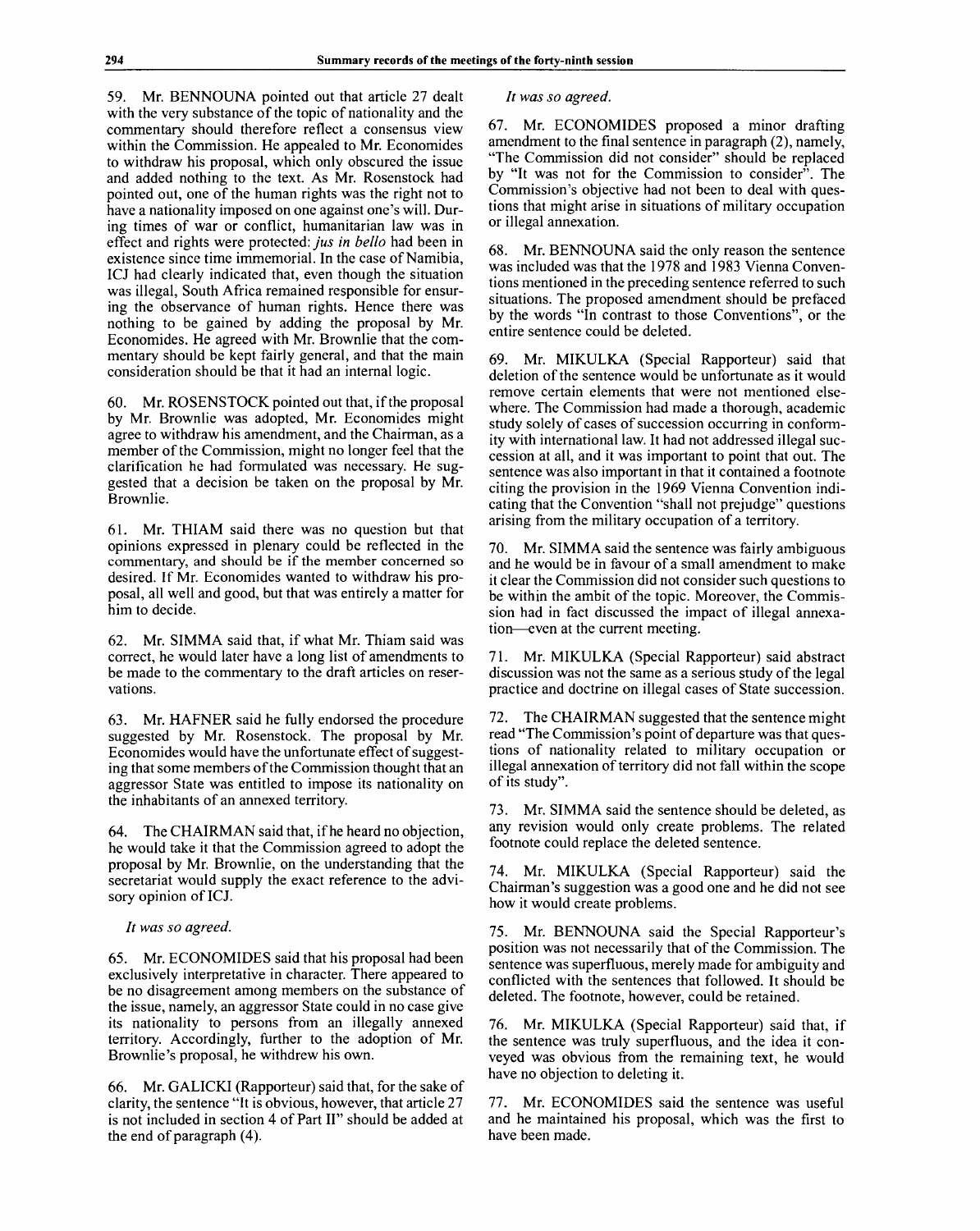78. The CHAIRMAN said that his own suggestion might be altered to read: "The Commission did not consider that it was incumbent on it to examine . . .".

Mr. BROWNLIE said that, if reference was made to the Commission's mandate, it would look as though the Commission was excluding cases of military occupation from the carefully formulated language of article 27 and it would be seen as a proviso to the proviso. He was not willing to accept the Chairman's formulation as such because of its other possible implications.

80. Mr. BENNOUNA said he was troubled by the phrase "questions relating to the present topic".

81. The CHAIRMAN said the Commission had already agreed to replace the phrase with "questions of nationality relating to military occupation or illegal annexation of territory".

82. Mr. BENNOUNA said he was opposed to that suggestion for politico-legal reasons. It added nothing and could lead to confusion. He would, however, go along with the majority.

83. The CHAIRMAN said that, if he heard no objection, he would take it that the Commission agreed to adopt his suggestion.

#### *It was so agreed.*

84. Mr. HE said the "without prejudice" clause unduly enlarged the scope of article 27, and he therefore reserved his position on the article. He also had difficulty in accepting the amendments to the commentary, which went against his wish that the main purpose of the article should be to address questions of nationality in relation to State succession.

85. Mr. LUKASHUK said the article freed aggressors from the obligation to respect international law. It did contain a reference to the 1978 and 1983 Vienna Conventions, but the matters covered by the article were quite different. With regard to human rights, the Special Rapporteur should have expressed a reservation to the effect that, even in unlawful cases, the State was not freed from its obligation to respect human rights.

*The commentary to article 27, as amended, was adopted.*

#### *Commentary to the preamble* (A/CN.4/L.539/Add.7)

86. Mr. PAMBOU-TCHIVOUNDA said he had a reservation with regard to the function assigned to the draft articles by the commentary, even though it recalled General Assembly resolution 51/160. The Commission's exercise would have gained in clarity and depth if it had consisted of a draft convention. He was opposed to the idea of a draft declaration.

87. The CHAIRMAN said the problem was one of form. A paragraph (2) *bis* should be added to the commentary to the preamble, indicating that in the current state of affairs, the Commission had agreed to submit its draft to the General Assembly in the form of a draft Declaration. Such a paragraph, which would refer to the report of the Commission on the work of its forty-eighth session, would fill a serious gap in the commentary.

88. Mr. MIKULKA (Special Rapporteur) said it was the function, not of a commentary to a preamble, but of a report by the Special Rapporteur, to state that the Commission had fulfilled its mandate, which was to develop the draft articles, accompanied by commentaries, in the form of a declaration, without prejudice to the final decision. It was for the Assembly to take that decision.

89. Mr. BENNOUNA said he failed to see why the commentary did not say anything about the final form to be taken by the preamble when the preamble itself began with the words, "The General Assembly". Perhaps the reference to the Assembly should be deleted.

90. The CHAIRMAN said there was no question of amending either the commentary or the preamble. Paragraph 3 of document A/CN.4/L.539 stated that the Commission had acted in accordance with its proposed plan of action; and according to subparagraph *{b)* contained in the footnote to that paragraph, the result of the work "should take the form of a declaratory instrument consisting of articles with commentaries". He was, however, troubled by the absence of any commentary on the use of the expression, "The General Assembly".

91. Mr. MIKULKA (Special Rapporteur) suggested replacing "The General Assembly" with an ellipsis.

92. Mr. ROSENSTOCK said that, in view of subparagraph *(b)* of the plan of action, the Commission was currently meant to be working on a declaration, which had to be made by somebody, and it would look foolish to remove the reference. It was all too obvious that the Commission was preparing a declaration for the General Assembly.

93. Mr. FERRARI BRAVO said he would have liked to see "The General Assembly" between brackets. If the Commission did not wish to go back on previous decisions, however, it should at least add a footnote to the phrase, explaining that, for the time being, it had prepared the declaration but was awaiting comments on it and that its final form would be decided during the Commission's second reading.

94. Mr. THIAM, supported by Mr. HAFNER, said that, if the words "The General Assembly" were deleted, the words *"Declares* the following" would have to be deleted as well.

95. The CHAIRMAN suggested a new paragraph (2) *bis* to the effect that, in accordance with the plan of action adopted at the forty-eighth session, the Commission was submitting the draft articles in the form of a draft declaration, it being understood that the final decision on the form would be taken on second reading.

96. Mr. MIKULKA (Special Rapporteur) said the Chairman's suggestion would result in the idea appearing twice in the report to the General Assembly.

97. The CHAIRMAN said the commentary and the report had different functions and hence there was no difficulty.